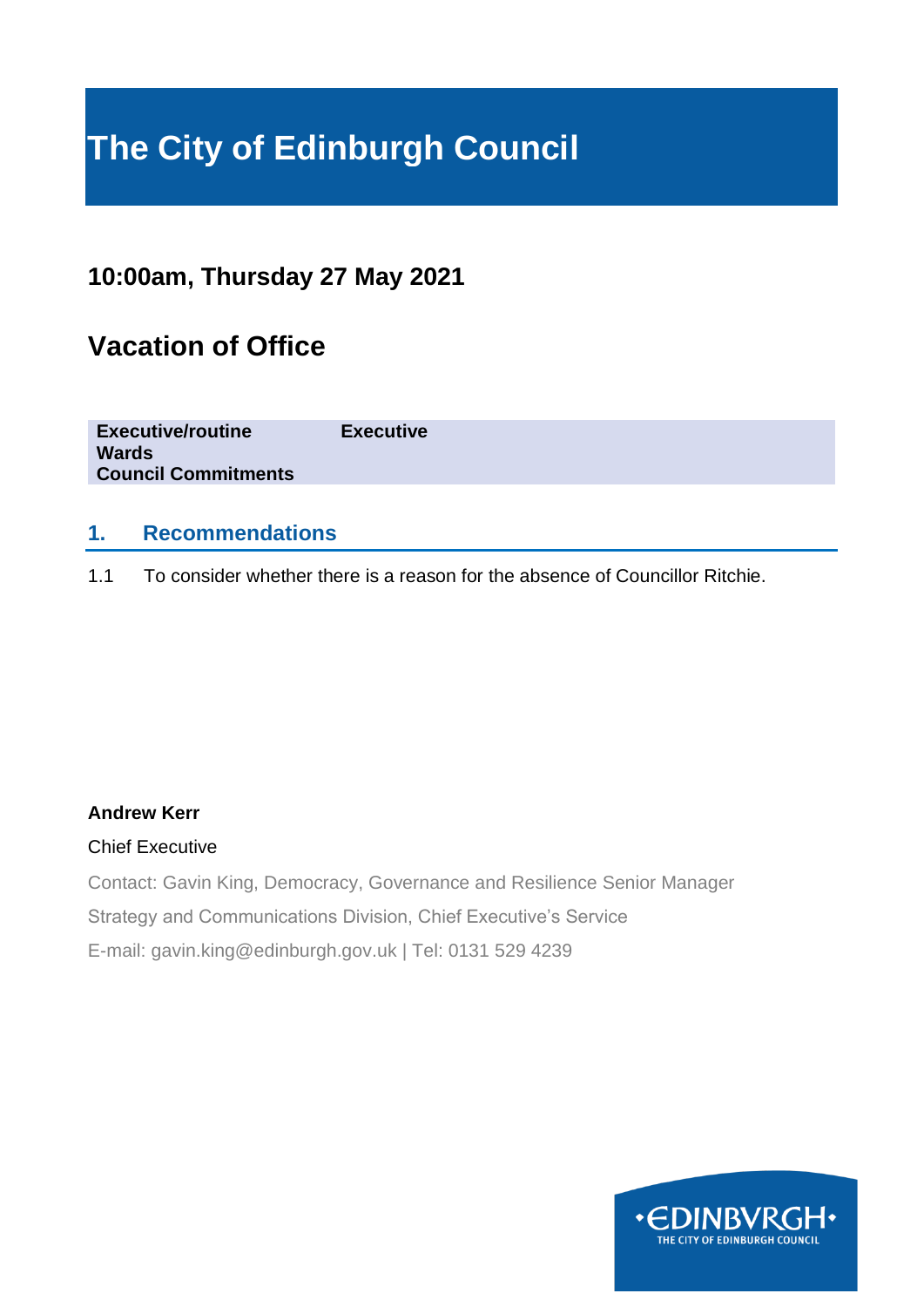**Report**

# **Vacation of Office**

### **2. Executive Summary**

2.1 This report asks Council to consider whether there is a reason for the absence of Councillor Ritchie from Council meetings.

### **3. Background**

3.1 The Local Government (Scotland) Act 1973 states that if a member of a local authority does not attend a meeting of the Council or any of its committees within a period of six consecutive months, then they cease to be a councillor unless the Council agrees there is a reason for this absence.

### **4. Main report**

- 4.1 Councillor Ritchie last attended a meeting of the Council on 10 December 2020 meaning that either:
	- 4.1.1 He must attend the Council meeting on 27 May 2021;
	- 4.1.2 Council approve that there is a reason for his absence.
- 4.2 In the event of Councillor Ritchie not attending the Council meeting or Council deciding there is not a reason for said absence then he will cease to be a member of the Council on 10 June 2021.
- 4.3 The Chief Executive has written to Councillor Ritchie informing him of the current situation.

#### **5. Next Steps**

- 5.1 Not applicable.
- **6. Financial impact**
- 6.1 In the event of Councillor Ritchie vacating office a by-election would be required to be held.
- **7. Stakeholder/Community Impact**
- 7.1 Not applicable.